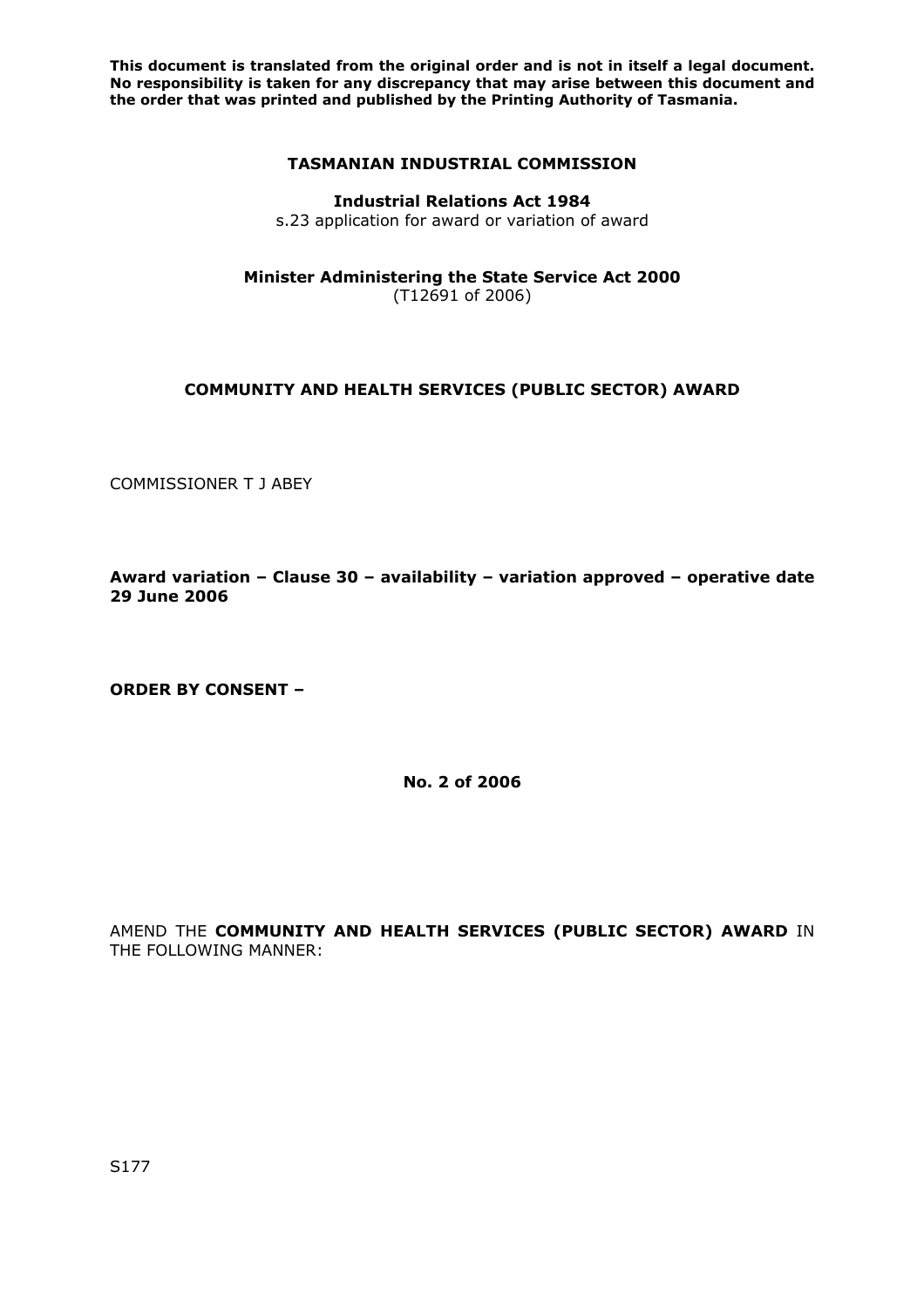**1. By deleting Clause 30 - Recall, On Call and Close Call, and inserting in lieu thereof the following:** 

## **"13A. AVAILABILITY AND RECALL**

- (a) Availability
	- (i) The employer may require an employee, by way of a roster or direction, to be available to resume duty. The employee must remain:
		- (1) Fit for duty; and
		- (2) Contactable while so rostered or directed; and
		- (3) Able to resume duty or return to work as soon as practicable.
	- (ii) An employee rostered or directed to be available will be paid \$2.50 per hour for each hour they are required to be available.
	- (iii) Where an employee is required to resume duty at a workplace the employee will be remunerated in accordance with the Recall, On Call provisions of this clause.
		- (1) For the purpose of this subclause, time reasonably spent in travelling to and from work will be regarded as time worked.
		- (2) An employee is required to maintain a record, in the form of a timesheet, of all time worked.
	- (iv) Where an employee is required to perform duties out of hours without the requirement to resume duty at the workplace, the employee will be remunerated hour for hour at their normal rate of pay.
		- (1) Remuneration will be calculated on the cumulative hours worked and be rounded to the nearest hour with a minimum payment of one hour. For the purposes of this calculation each day of availability stands separately.
		- (2) An employee is required to maintain a record, in the form of a timesheet, of all time worked.
- (b) An employee who is recalled to work overtime without prior notice thereof shall be paid as follows:
	- (i) In respect of the first recall a minimum payment of three hours at the appropriate overtime rate.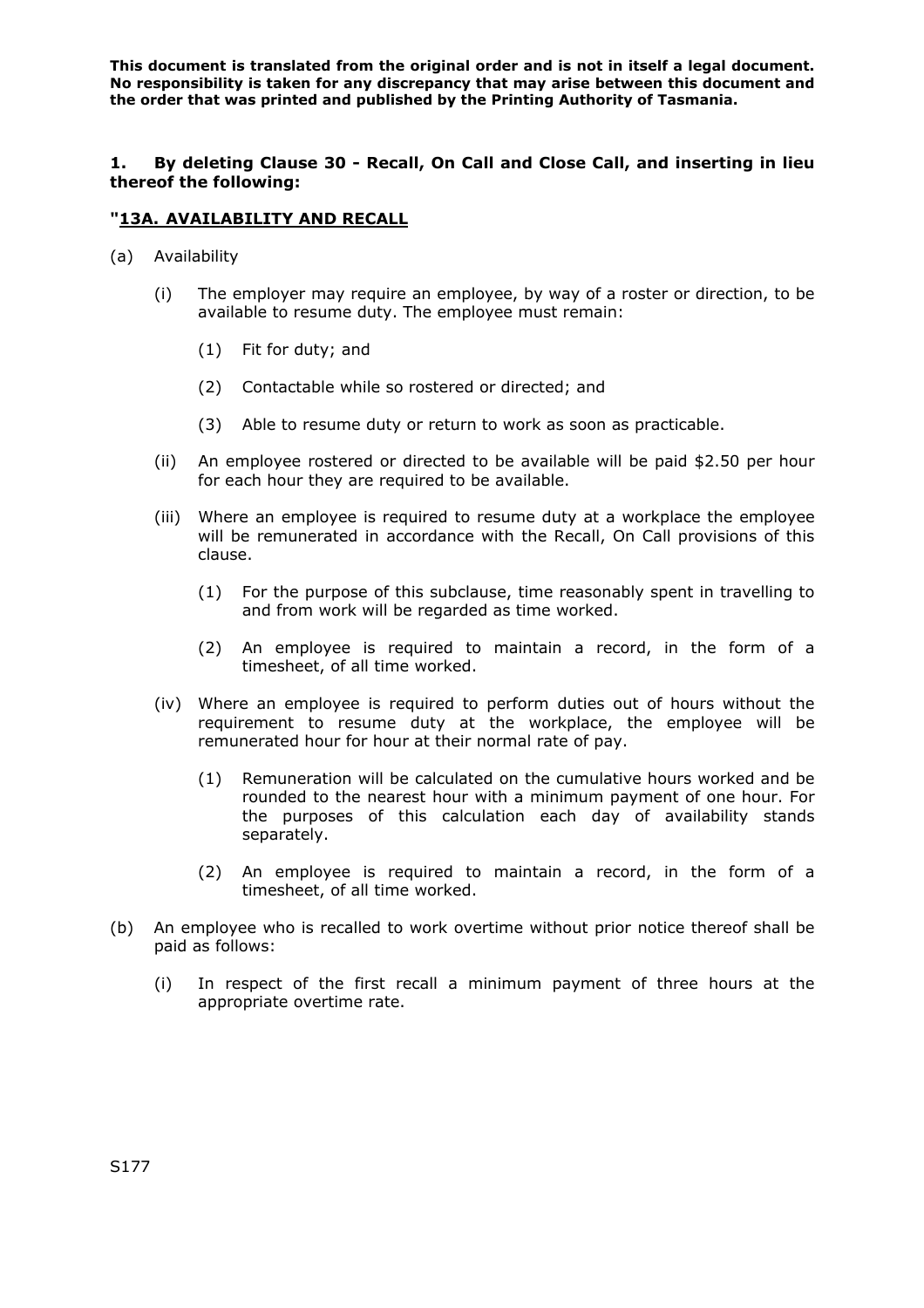- (ii) In respect of subsequent recalls occurring up to three hours from the commencement of the first recall for which a minimum payment has been attracted, in accordance with paragraph (i) of this subclause no extra payment shall accrue until the time actually worked exceeds three hours.
- (iii) Payment for all recalls occurring outside the three hour period from the commencement time of the first recall for which a minimum payment has been made shall be calculated at the appropriate overtime rate for actual time worked.
- (iv) The appropriate overtime rate for the purpose of this clause shall be calculated as follows:
	- (1) Professional Employees

For a professional employee classified at Level 1 of this category, on the employees annual salary rate exclusive of all allowances.

For all other professional employees, on the maximum salary payable for a Level 1 employee exclusive of all allowances.

(2) Technical Employees

For a technical employee classified at Levels 1 and 2 of this category, on the employees annual salary rate exclusive of all allowances.

For all other technical employees, at the maximum salary payable for a Level 2 employee exclusive of all allowances.

(3) Administrative and Clerical Employees

For an administrative and clerical employee classified at Levels 1, 2 and 3 of this category, on the employees annual salary rate exclusive of all allowances.

For all other administrative and clerical employees, at the maximum salary payable for a Level 3 employee exclusive of all allowances.

(4) Operational Employees

For an operational employee classified at Levels 1 through to 7 of this category, on the employees annual salary rate exclusive of all allowances.

For all other operational employees, at the maximum salary payable for a Level 7 employee exclusive of all allowances.

(c) For the purposes of this clause time reasonably spent in travelling to and from work shall be regarded as time worked.